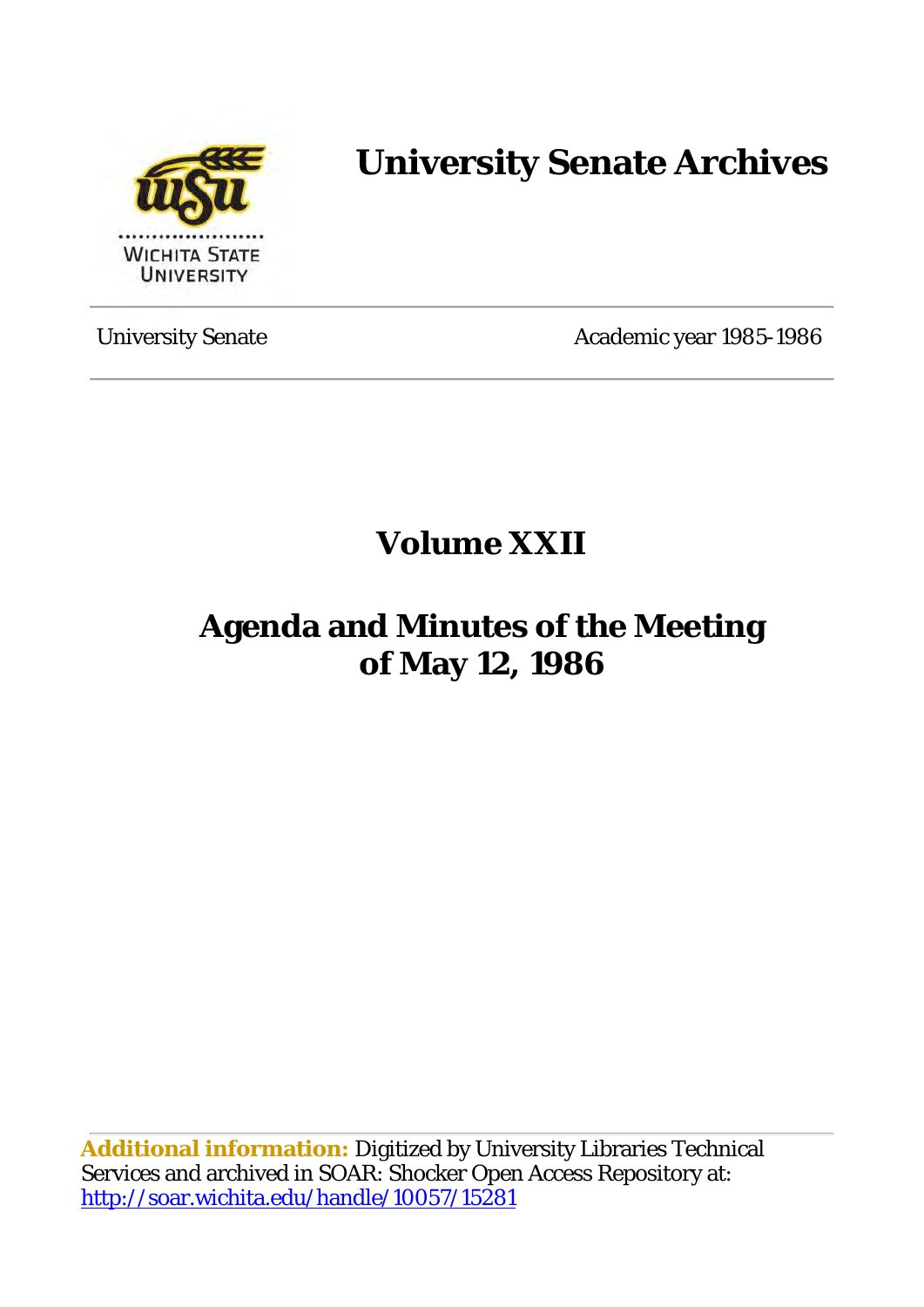## THE WICHITA STATE UNIVERSITY SENATE

### AGENDA

### OLD SENATE 1985-1986

Meeting Notice: May 12, 1986, 126 Clinton Hall, 3:30 PM Order of Business:

- I. Calling of the Meeting to Order
- II. Informal Proposals and Statements
- III. Approval of minutes for the meeting of May 5, 1986 (Vol. XXII, no. 14), and minutes of Committee of the Whole £or May 5, 1986.
- IV. Nominations for Senate replacements (see agenda of 5/5/86)
- V. Rules Committee Report on Committee Restructuring-- Gary Greenberg, Chair.
- VI. Celebration and Recognition of Vice President Breazeale

VII. Adjournment

**9 1** 

#### AGENDA COMMITTEE

| Name                                         | Box | Phone |
|----------------------------------------------|-----|-------|
| William Terrell, Senate President            | 78  | 3220  |
| Robert Feleppa, Senate Vice President        | 74  | 3125  |
| Kathy Downes, Senate Secretary               | 68  | 3582  |
| Gary Greenberg, Senate President-elect       | 34  | 3171  |
| Eunice Myers, Elected by Senate              | 11  | 3180  |
| Donald Blakeslee, Elected by Senate          | 52  | 3195  |
| Albert Gosman, Appointed by Senate President | 35  | 3402  |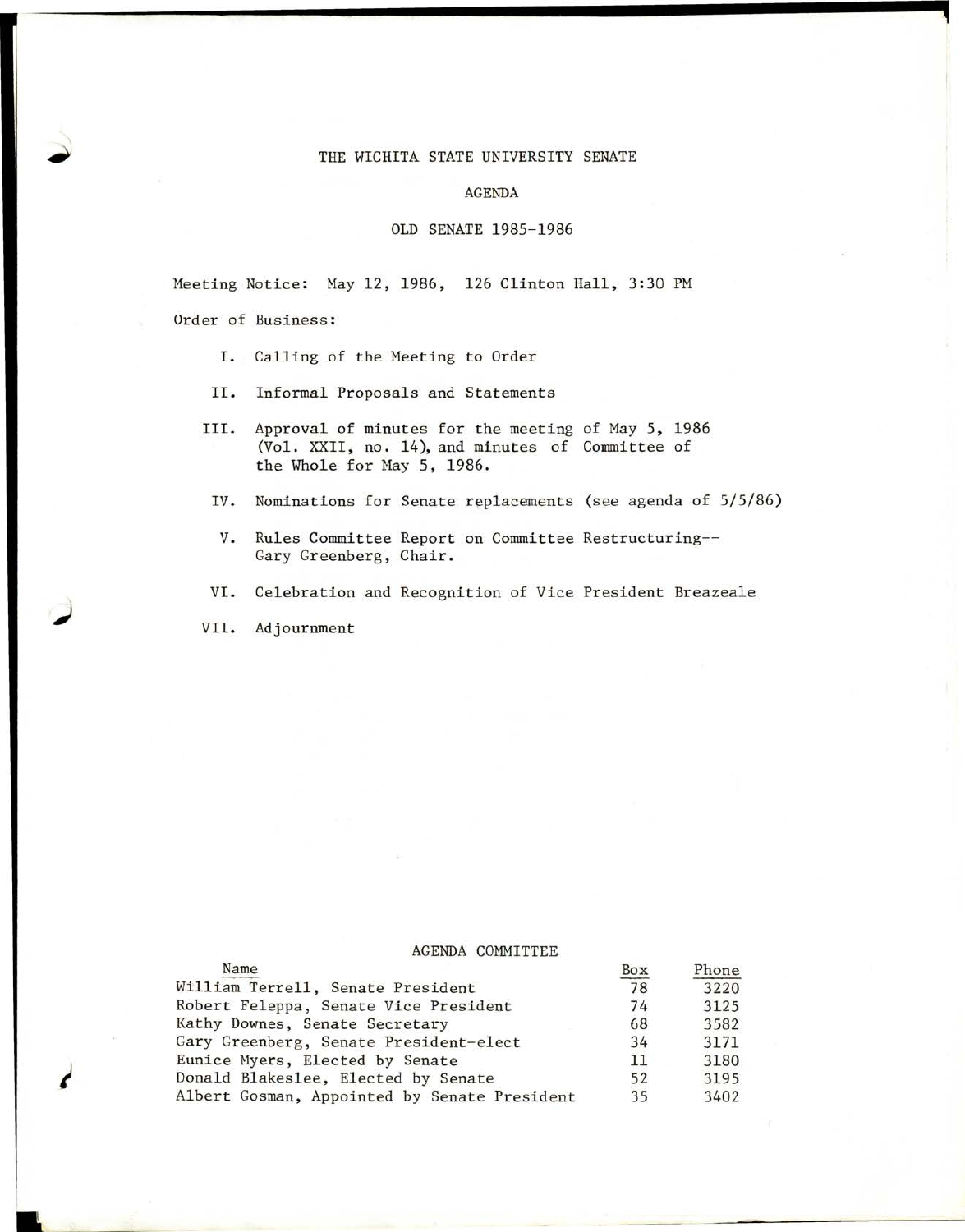$Document 37$ *(Tra.FF,·c., A.P.,:>ec-Js, L; b;..4-1---y·* ·) (Appeals, and Honors Comms

Change: None

#### LIBRARY APPEALS COMMITTEE

2 a. Composition (5 members, **L** alternates)

> Administration (1) Tenured faculty (2) Students (2) Alternates (1 tenured faculty, l student)

- b. Selection: The President of the University shall select the administrative nominee, subject to confirmation of the University Senate. The Committee on Committees shall nominate faculty members, subject to the confirmation of the University Senate, and they shall represent different Colleges of the University. Terms shall be two years, faculty and student members' original appointments being staggered so that one vacancy will occur each year. In the event that a regular Committee member is absent, the appropriate alternate shall temporarily fill that vacancy.
- c. Charge: The Committee shall hear all appeals by students, faculty, and staff arising from the loan policies of the Wichita State University Libraries. Members of the academic community who have grievances should file with the Chairperson of the Committee a written appeal which, along with a written response by a representative of the Library's Circulation Department, will be forwarded to the Committee for disposition. The petitioner and a representative of the Circulation Department will be allowed to appear before the Committee to present oral arguments and to respond to questions. Decisions of the Library Appeals Committee are final.

Editorial change approved in Committee of the Whole May 5, 1986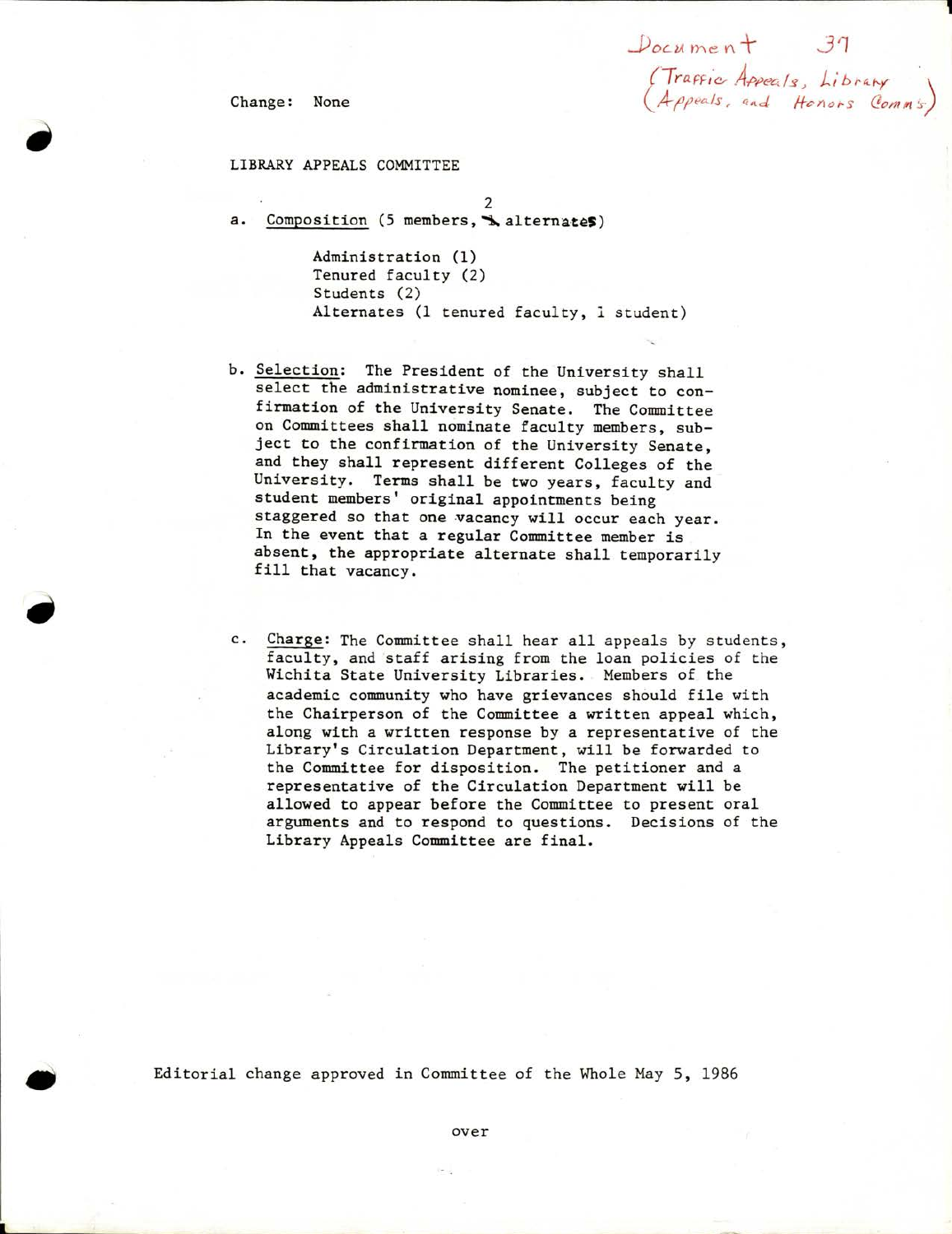Change: Title

TRAFFIC APPEALS COMMITTEE (University Traffic Court)

6 a. Composition (10 members)

> Faculty Faculty  $\begin{pmatrix} 2 \\ 1 \end{pmatrix}$  2<br>Students  $\begin{pmatrix} 1 \\ 2 \end{pmatrix}$  2 Staff Faculty  $\begin{pmatrix} 2 \\ 1 \end{pmatrix}$  2<br>Students  $\begin{pmatrix} 1 \\ 2 \end{pmatrix}$  2<br>Staff  $\begin{pmatrix} 2 \\ 1 \end{pmatrix}$  1<br>Ex officio (1): Chair of Traffic Committee (non-voting)

b. Selection: Faculty members shall be chosen on a rotating Senate divisions  $\sqrt{\frac{5a}{60}}$  **from among the elleges, with the stipulation that** no two members from the same college may serve concurrently . They shall be nominated by the Committee on Committees, subject to ratification by the Senate. Staff members are appointed by their Senate.

..

c. Charge: The Traffic Appeals Committee makes decisions pn cases appealed to it.

Changes approved in the Committee of the Whole May 5, 1986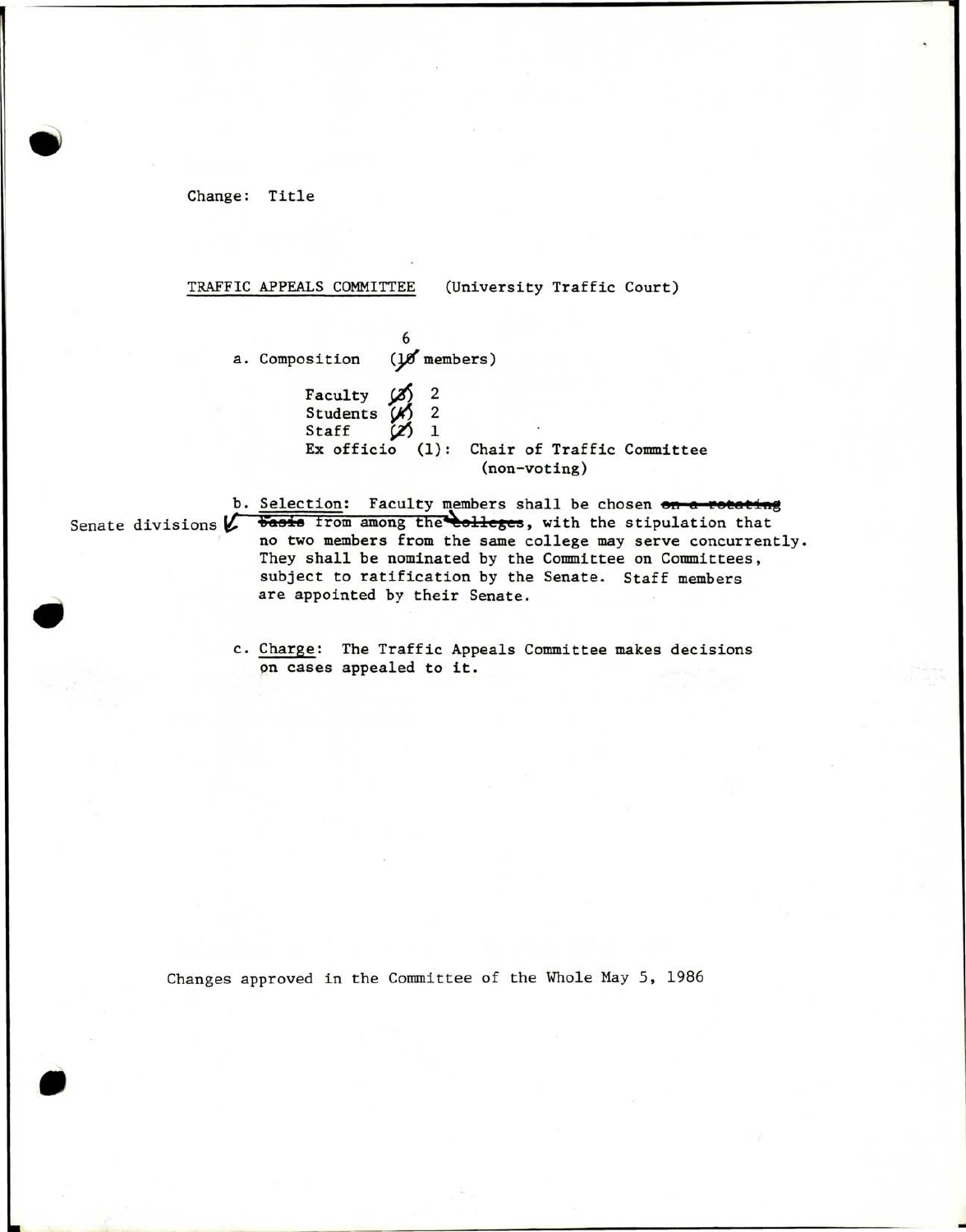Change: Composition

HONORS COMMITTEE

•

•

•

- a. Composition 7:
	- 1 Director of Honors Program
	- 5 Rotated among nine Senate divisions: 8 faculty, 1 academic services University College
	- 1 Student
- b. Selection: Standard
- c. Charge: The Honors Committee is concerned with policies and related procedures affecting the Honors Program for the academically talented student. It counsels the Honors Coordinator and reviews the Coordinator's activities; recommends changes in the rules under which the program functions; and considers applications by students who want to undertake independent study leading to a degree with departmental honors.

Reports to the Senate, as required under the Standard Charge to all Policy Committees, shall include recommendations made to and actions taken by the Honors Coordinator.

Change approved in Committee of the Whole May 5, 1986

HE.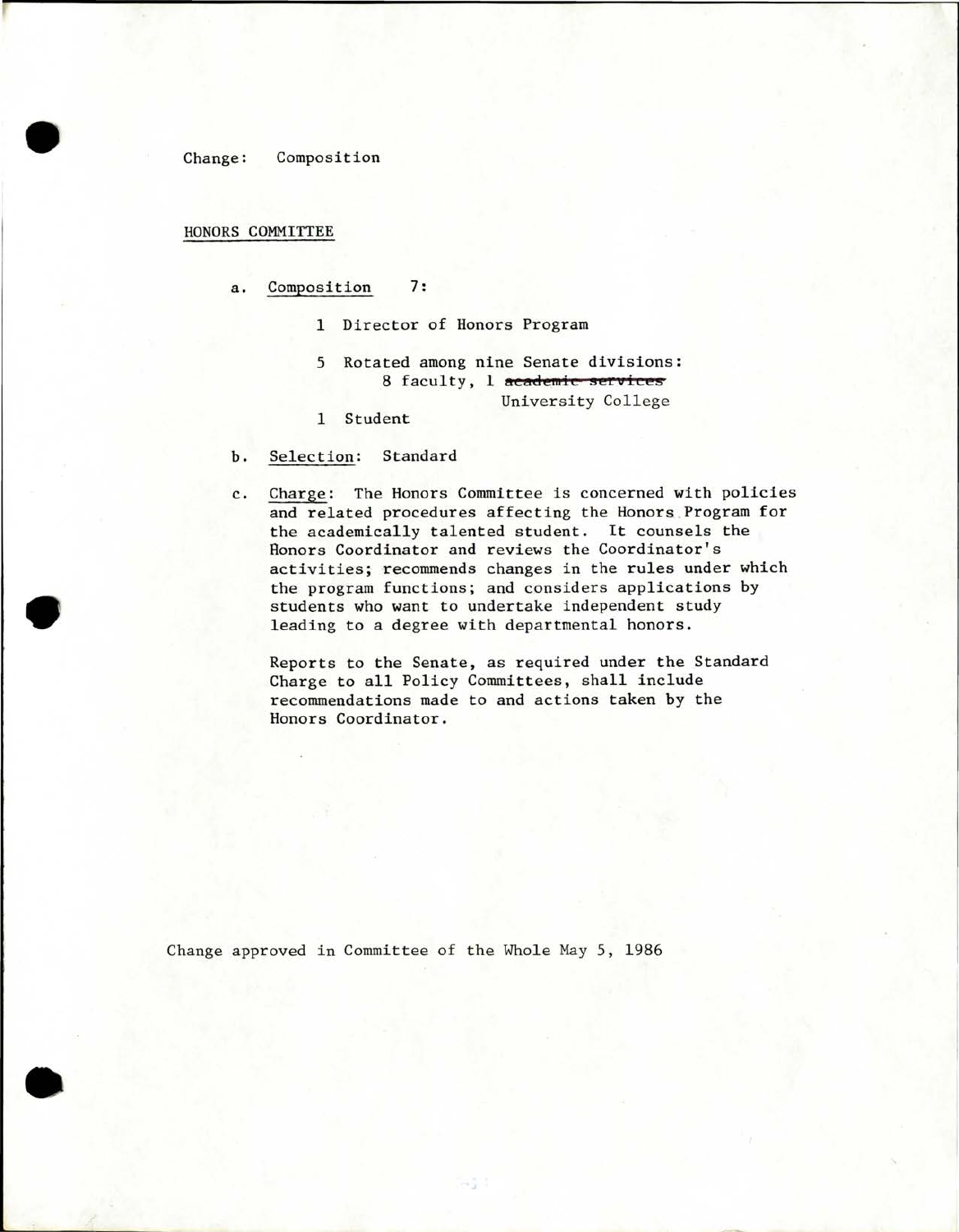#### UNIVERSITY SENATE

### THE WICHITA STATE UNIVERSITY

Minutes of the meeting of May 12, 1986. (Vol. XXII, no. 15).

Members Present: Allen, Armstrong, Austin, Bair, Ballenger, Blakeslee, Breazeale, Burdsal, Campbell, Carvalho, Clark, Coleman, Downes, Dreifort, D. Duell, 0. Duell, Feleppa, Gardenhire, Gosman, Graham, Greenberg, Hanes, Hansan, Harmon, Hawley, Huckstadt, Kahrs, Knetzer, Loomis, Mays, Murphey, E. Myers, M. Myers, Pangburn, Rhatigan, Rodgers, Schneider, Scudder, Smith, Talaty, Terrell, Tilford, Windham. Members Absent: Blazicek, Brewer, Cavarozzi, Davis, Kingsford, Masud,

•

Milbrandt, Moeller, Perel, Scriven, Slowik, Vincent, Yeager.

I. CALL TO ORDER

The meeting of the old Senate was called to order by President Terrell.

There were no informal proposals or statements.

III. APPROVAL OF MINUTES

Blakeslee moved that the Senate move into a Committee of the Whole for the purpose of approval of those minutes.

The minutes of the meeting of May 5 (Vol. XXII, no. 14) were approved.

The motion passed. (See attached minutes 0£ the Committee of the Whole.)

COMMITTEE **l f\rRUC -** ~ING Terrell explained that the main motion on the floor was the committee restructuring approved by the Committee of the Whole. Pending was an amendment by Carvalho seconded by Murphey.

VOTE The amendment failed.

> Before voting 0. Duell discussed the implementation schedule. During 86/87, the current committee structure would be maintained. This would allow for a transition time. The new committee structure would then be implemented on June 1, 1987, for the 87/88 session.

VOTE The motion to accept the committee restructuring document passed.

> Terrell announced that he would send a charge to the Rules Committee to design and propose to the Senate a new committee dealing with the University's budget and facilities.

SENATE REPLACEMENTS acclamation. In addition, Joyce Cavarozzi was approved to serve a one-The slate as appeared in the Agenda of 5/15/86 was approved by unanimous year term replacing Fine Arts Senator, Peter Slowik.

VI.

RECOGNITION OF DR. BREAZEALE Vice President Breazeale was honored for the many years and the tremendous service he had rendered to the University. Speeches were given by President Armstrong and former President Ahlberg. Vice President Breazeale then gave his farewell to the Senate.

VII.

. URNMENT The meeting was formally adjourned, but Senators and guests gathered at the back of the room where they were served coffee, punch, and cookies and had an opportunity to wish Dr. Breazeale well.

> Kathy Downes, Senate Secretary, Ext. 3582 Lucille Brodie, Recording Secretary, Ext. 3504

MOTION

VOTE